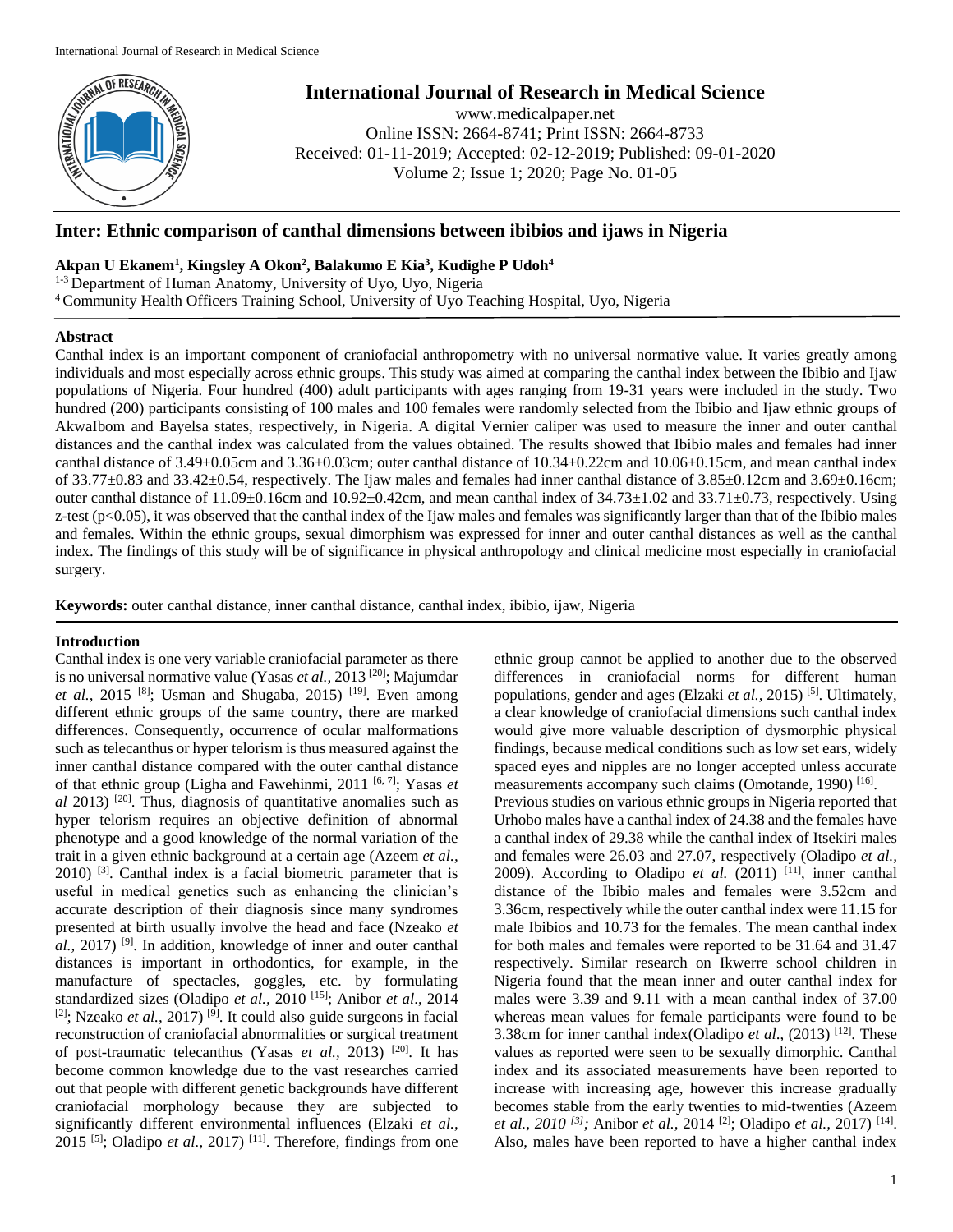than females. These variations of canthal index within and between different populations have been attributed to environmental and genetic factors (Jaja et al., 2011<sup>[6]</sup>; Anibor et al.,  $2014^{2}$ ; Eboh *et al.*,  $2015$ )<sup>[4]</sup>. The reported variations in the inner and outer canthal distances as well as the changes in the canthal index in relation to age, sex and among different populations necessitated the current investigation into the interethnic comparison of the canthal index between the Ibibio and the Ijaw sub-populations in the south-south geo-political zone of Nigeria.

#### **Materials and Methods**

The study consisted of 400 randomly selected participants between the ages of 19 and 31 years. Out of this total number of participants 200 were from each ethnic community to represent the Ibibio and the Ijaw sub-populations in Nigeria. Male and female volunteers were chosen in equal sample size of 100 each and these were noted to be direct descendants from parents and grandparents who were also of the same ethnic group. The study and measurement techniques were clearly explained to the participants and informed consent was obtained before measurements were taken. Individuals with craniofacial defects were excluded from the study. The inner and outer canthal distances were measured using a digital Vernier caliper (a product

of Voolita-Guangzhou Technology Co. Ltd., Guangdong, China). Inner canthal distance was measured as the distance from one endocanthion to another. Outer canthal distance was taken as the distance from one exo canthion to another (Fig. 1). The participant was made to sit upright in a chair with the head at the same level as the examiner. The participant was also made to look straight at the examiner before the inner canthal distance measurement was made. The outer canthal distance measurement required the subject to maintain the head straight but with the eyes looking upward. This was done to maximize the contrast between the sclera of the eye and the skin (Oladipo *et al.*, 2011<sup>[13]</sup>; Osunwoke *et al*., 2012 [18] ; Adhikari *et al*. 2016 [1] ; Nzeako *et al*.,  $2017$ ) <sup>[9]</sup>. To minimize errors, the average of two measurements for each parameter from a participant was used for analysis.

Canthal index was calculated as:  $\frac{\text{inner cathal distance}}{\text{outer cathal distance}}$  x 100

The data obtained were analyzed using Excel Data Analysis Tool pak (2010 version). Descriptive statistics, including mean  $\pm$ standard deviation were calculated. Z-test was applied to test for the significance of differences in the means, with p-value of less than or equal to 0.05 considered to be statistically significant.



**Fig 1:** Schematic drawing with some facial parameters. A-B= Outer Canthal Distance; C-D= Inner Canthal Distance; E= Inner Canthus; F= Outer Canthus; E-F= Palpebral Fissure length; G-H= Inter pupillary Distance; I= Lacrimal Punctum (Source: National Human Genome Research Institute, 2009).

### **Results**

The results of the study are presented in the tables 1-3. Table 1 summarizes the descriptive statistics of the mean values of the inner canthal distance (ICD), outer canthal distance (OCD), and Canthal Index (CI). The average age of the participants in the study was about 24 years. The Ibibio males had a mean inner canthal distance of 3.49±0.05cm; mean outer canthal distance of 10.34± 0.22cm, with CI of 33.77. The Ijaw males had a mean ICD of  $3.85 \pm 0.12$  cm; the mean OCD of  $11.09 \pm 0.16$  cm with the CI at 34.73. The mean values for the ICD, OCD and CI derived from the females from the two ethnic groups were similar but relatively lower than those of the males (Table 1).Tables 2 and 3 compared

the results between male and female participants of both populations, respectively using Z-test analysis. It was found that a significant difference exists in the measured variables between males or females from the two study populations. The Ijaw males and females also had significantly higher values in the measured parameters and as well as the canthal index when compared to the Ibibio males and females.

The results from analyses of the mean values from male and female participants of each population are shown in table 4. The analysis showed that the both the Ijaw males and females had Zvalues of inner and outer canthal distances that were closer to the critical value of 1.96 compared to the values from the Ibibio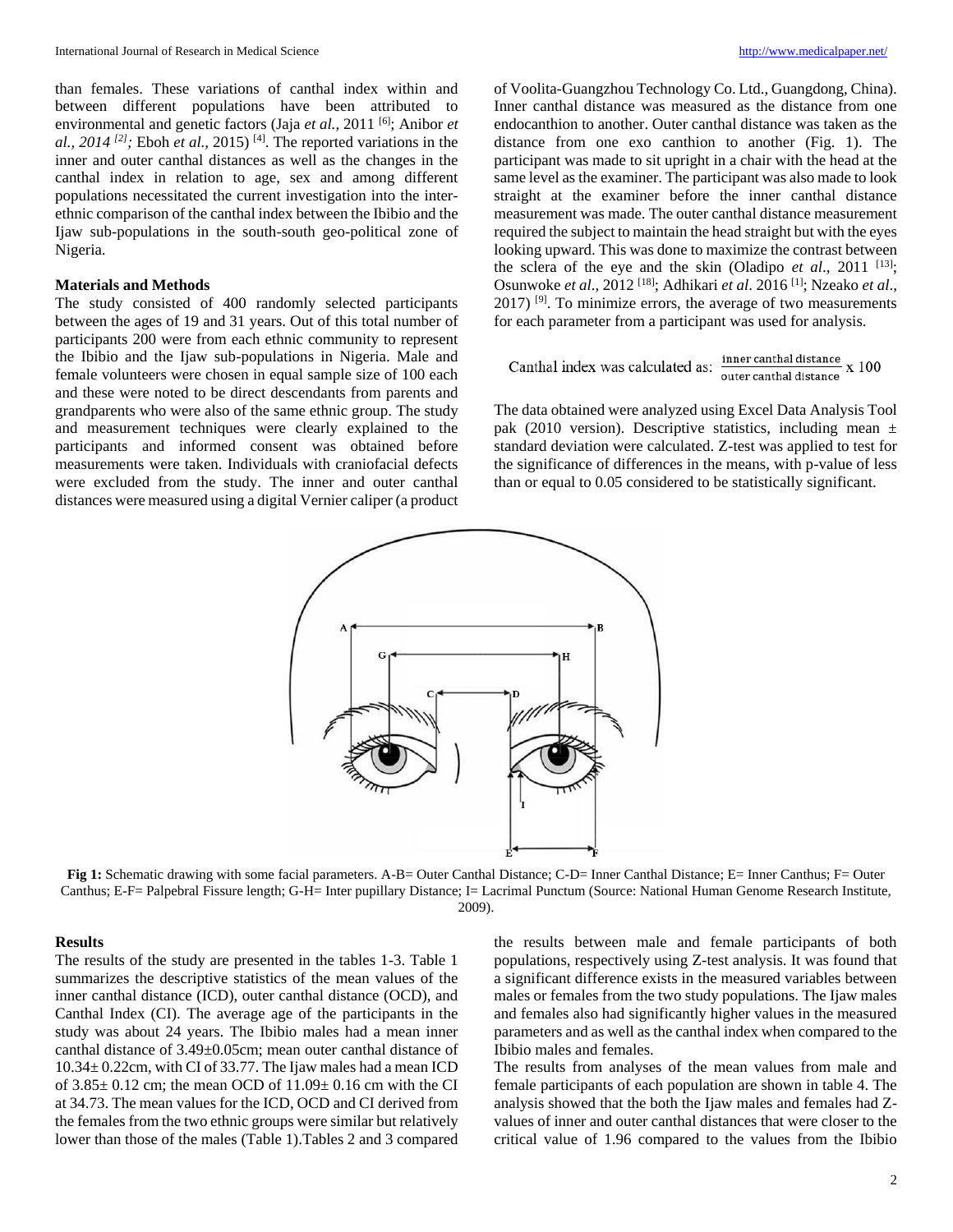males and females. Table 5 compared the values gotten from the present study with those reported by other researchers in different populations across Nigeria. The results inner and outer canthal

distances and canthal index were all within the same range except in the two studies where the sample population included children as low as three years of age.

Table 1: Summary of the mean  $\pm$  standard deviation of the inner canthal distance, outer canthal distance and canthal index for Ibibio and Ijaw volunteers in Nigeria

| Ethnic group Sample size |     | <b>Sex</b> |       |                 | Mean age (years) Inner Canthal Distance (cm) Outer Canthal Distance (cm) Canthal Index |                  |
|--------------------------|-----|------------|-------|-----------------|----------------------------------------------------------------------------------------|------------------|
| Ibibio                   | 100 | Male       | 24.45 | $3.49 + 0.05$   | $10.3 + 0.22$                                                                          | $33.77+0.83$     |
|                          | 100 | Female     | 24.12 | $3.36 + 0.03$   | $10.06 + 0.15$                                                                         | $33.42 + 0.54$   |
| Ijaw                     | 100 | Male       | 24.05 | $3.85 + 0.12$   | 11.09+0.16                                                                             | $34.73 + 1.02$   |
|                          | 100 | Female     | 24.46 | $3.69 \pm 0.16$ | $10.92 + 0.42$                                                                         | $33.71 \pm 0.73$ |

| <b>Table 2:</b> Z-test results comparing the Ibibio and Ijaw males |  |
|--------------------------------------------------------------------|--|
|--------------------------------------------------------------------|--|

| Ibibio              | Ijaw                | Z-calculated      |  |
|---------------------|---------------------|-------------------|--|
| $3.49 \pm 0.05$ cm  | $3.85 \pm 0.12$ cm  | $28.0*$           |  |
| $10.34 \pm 0.22$ cm | $11.09 \pm 0.16$ cm | $27.8*$           |  |
| $33.77+0.83$        | $34.73 + 1.02$      | $7.3*$            |  |
|                     |                     | <b>Population</b> |  |

\*Values are significant at p=0.05; critical value 1.96

| Table 3: Z-test results comparing the Ibibio and Ijaw females |  |  |
|---------------------------------------------------------------|--|--|
|                                                               |  |  |

| <b>Variables</b> | <b>Population</b>   |                   |              |
|------------------|---------------------|-------------------|--------------|
|                  | <b>Ibibio</b>       | <b>I</b> jaw      | Z-calculated |
| ICD              | $3.36 + 0.03$ cm    | $3.39+0.16$ cm    | $19.20*$     |
| רו אר            | $10.06 \pm 0.15$ cm | $10.92 + 0.42$ cm | $19.13*$     |
|                  | $33.42 + 0.54$      | $33.71 + 0.73$    | 3 21*        |
| $\sim$<br>.      | $-$<br>-- - -       | .                 |              |

\*Values are significant at p=0.05; critical value 1.96

**Table 4:** Z-test results showing statistical relationship between males and females

|             | <b>Population Variables</b> | Gender                                  |                                     |               |  |
|-------------|-----------------------------|-----------------------------------------|-------------------------------------|---------------|--|
|             |                             | Male                                    | Female                              | Z-calculated  |  |
| Ibibio Ijaw | ICD                         | $3.49\pm0.05$ cm $3.85\pm0.12$ cm       | $3.36\pm0.03$ cm $3.39\pm0.16$ cm   | $23.80*7.64*$ |  |
| Ibibio Ijaw | <b>OCD</b>                  | $10.34 \pm 0.22$ cm $11.09 \pm 0.16$ cm | $10.06\pm0.15$ cm $10.92\pm0.42$ cm | $10.44*3.71*$ |  |
| Ibibio Ijaw | CI                          | $33.77 \pm 0.83$ $34.73 \pm 1.02$       | $33.42 + 0.54$ $33.71 + 0.73$       | $3.53*8.11*$  |  |
|             |                             |                                         |                                     |               |  |

\*Values are significant at p=0.05; critical value 1.96.

Table 5: Comparison of inner canthal distances, outer canthal distance and canthal index of this study with other populations

| Author                                       |               | <b>Population</b> Age (Years) | <b>Sample Size</b> | Gender      | $ICD$ (cm)                      | $OCD$ (cm)                                                           |                                |
|----------------------------------------------|---------------|-------------------------------|--------------------|-------------|---------------------------------|----------------------------------------------------------------------|--------------------------------|
| Oladipo et al., 2018 <sup>[10]</sup> .       | Ogoni         | 18-70                         | 382                |             | Male Female 3.56±0.30 3.47±0.26 | $12.53 \pm 0.49$ $12.39 \pm 0.55$                                    | $28.41 \pm 1.7928.15 \pm 1.83$ |
| Oladipo et al., 2017 <sup>[11]</sup> .       | Iiaw          | $3-18*$                       | 801                |             | Male Female 2.80±0.24 2.75±0.32 | $9.26 \pm 0.73$ $9.15 \pm 0.68$                                      | 30.32±0.31 30.01±1.07          |
| Nzeako et al., 2017 <sup>[9]</sup> .         | Delta         | $21 - 35$                     | 1000               | Male Female | $3.41 \pm 0.4$ 3.36 $\pm$ 0.4   | $11.29 \pm 0.911.06 \pm 0.9$                                         | $30.93 \pm 3.3030.37 \pm 2.88$ |
| Anibor <i>et al.</i> , 2014 <sup>[2]</sup> . | Isoko         | $12 - 35$                     | 600                |             | Male Female 3.70±0.19 3.46±2.24 | $10.61 + 0.37$ $10.71 + 0.29$                                        | $35.58 \pm 0.9634.64 \pm 0.83$ |
| Osunwoke et al., 2012 <sup>[18]</sup> .      | Iiaw          | $3 - 21*$                     | 1000               |             | Male Female 2.83±0.42 2.81±0.28 | $9.25 \pm 0.63$ $9.19 \pm 0.58$                                      | $30.94 \pm 2.2330.59 \pm 1.12$ |
| Oladipo et al., 2011 <sup>[13]</sup> .       | Ibibio        | 18-58                         | 800                |             | Male Female 3.52±0.27 3.36±0.30 | $11.15 \pm 0.51$ $10.73 \pm 0.63$                                    | $31.64 \pm 2.5731.47 \pm 4.52$ |
| Oladipo et al., 2010 <sup>[15]</sup> .       | Bavelsa       | 18-65                         | 1000               |             | Male Female 3.89±0.26 3.73±0.26 | $10.76 \pm 0.38$ $10.45 \pm 0.32$                                    | $35.92 \pm 1.7035.59 \pm 1.73$ |
| Osunwoke et al., 2010 <sup>[17]</sup> .      | Igbo          | $23 - 42$                     | 1000               |             | Male Female 3.67±0.37 3.68±0.49 | $10.20 \pm 0.44$ $10.20 \pm 0.45$ $ 36.72 \pm 3.65$ $36.75 \pm 4.90$ |                                |
| Present study, 2019                          | <b>Ibibio</b> | $19-30$                       | <b>200</b>         |             | Male Female 3.49±0.05 3.36±0.03 | $10.34 \pm 0.22$ $10.06 \pm 0.15$ $ 33.77 \pm 0.83$ $33.42 \pm 0.54$ |                                |
| Present study, 2019                          | <b>Ibibio</b> | 19-31                         | <b>200</b>         |             | Male Female 3.85±0.12 3.69±0.16 | $11.09 \pm 0.16$ $10.92 \pm 0.42$ $ 34.73 \pm 1.02$ $33.71 \pm 0.73$ |                                |

 $ICD = Inner Canthal Distance, OCD = Outer Canthal Distance, CI = Canthal Index.$ 

\* Sample population with age range including children aged three years.

### **Discussion**

The results obtained from the study showed that there are statistically significant differences in the inner canthal distance, outer canthal distance, and canthal index between the Ibibio and Ijaws of south-southern Nigeria, with the later having higher mean values for both the males and females. These observed variations could be due to genetic influence and environmental factors. The mean values obtained for inner and outer canthal distances and canthal index of the Ibibio are comparable to the values obtained by Oladipo *et al.* (2011) <sup>[13]</sup>. Who reported the inner canthal distance of 3.52±0.27 cm and 3.36±0.30 cm; outer canthal distance of 11.15± 0.51cm and 10.73±0.63cm and the canthal index of 31.64 and 31.47 for the male and female Ibibios, respectively.

The inner canthal values recorded from the Ibibio males and females at 3.49±0.05cm and 3.36±0.03cm are similar with those of another South-southern Nigerian population reported by Nzeako *et al.* (2017)<sup>[9]</sup>. with a mean inner canthal distance of  $3.41\pm0.4$ cm and  $3.36\pm0.4$ , from the males and females respectively. However, both the outer canthal distance and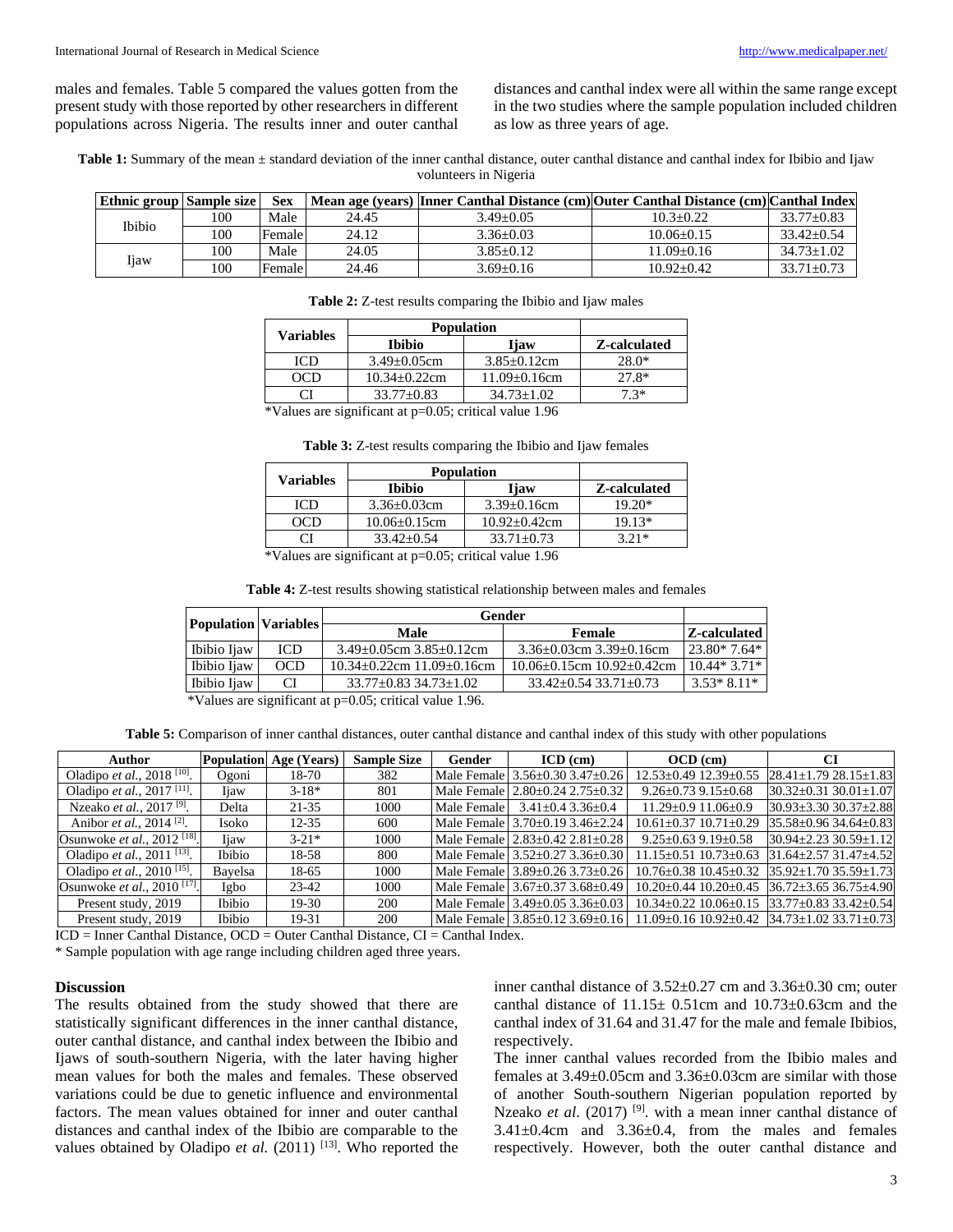canthal index from these two Nigerian ethnic groups are dissimilar. This implies that although certain parameters may seem equal in two different subpopulations, it is always safer or accurate to bring in all parameters into analysis and comparison before a conclusion is drawn, especially if the values will be applied in various fields of anthropology.

Further analysis shows that the mean values of the inner and outer canthal distances of the Ijaws are closely related to those reported by Oladipo *et al.*(2010)<sup>[15]</sup>. where the inner canthaldistance of male and female were 3.89±0.26cm and 3.73±0.26cm; outer canthal distance of 10.76±0.38 and 10.45±0.32cm, respectively among the same Ijaw ethnic group. It is worthy of note that these values given by Oladipo *et al.* (2010)<sup>[15]</sup>. are higher than what were reported by Oladipo *et al*. (2017) [11] . and Osunwoke *et al.*  $(2012)$  <sup>[18]</sup> from the same Ijaw ethnic group. This could be as a result of differences in the ages of the sample population utilized for each study.

When the values are tested for males and females of the same subpopulation, it is observed that sexual dimorphism is expressed. In both the Ibibio and Ijaw ethnic groups the males have higher values for the inner and outer canthal distances as well as in the canthal index. Anibor *et al.* (2014)<sup>[2]</sup>, and Oladipo *et al.* (2013) <sup>[12]</sup>. in their studies also report that males generally have higher canthal values.

It is observed from the present study that the canthal index alone is not an absolute representation of ocular dimensions of a given population without the associated inner and outer canthal distances. This is because, though the inner canthal and outer canthal distances may be different from different populations, the canthal index may remain the same. This implies that if only canthal index is reported for a given population, there is the tendency for them to have closely related values which will give the impression that the facial dimensions are either the same or similar. The final conclusion may not be the case when both inner and outer canthal measurements are reported along with the value for the canthal index for each population.

The results from this study shows that an individual having a relatively 'broad face' does not automatically translate to high canthal index neither does a person having a 'narrow face' translate that such an individual has a low canthal index. Thus, appropriate measurements should accompany such claims at all times. In addition, there is no sequence of values that are obtained in that the values of a particular individual did not necessarily affect the next subject even though both may be from the same ancestry or of geographical location. Thus, the values derived from a particular person cannot be used to estimate that of the other though they may be siblings.

In conclusion, it can be stated that the adults of the Ijaw and Ibibio ethnic groups in South-southern Nigeria have significantly different dimensions of the inner and outer canthal distances, and canthal index. In addition, the Ijaws tended to have higher values of these measurements when compared to the Ibibio people.

#### **References**

1. Adhikari N, Ambekar MN, Sudikshya KC. An Anthropometric Comparison of Inner Canthal Distance, Outer Canthal Distance and Canthal Index in Indian and Nepalese Undergraduate students of Nepalgunj Medical College. Journal of Nepalgunj Medical College. 2016; 14(2):12-14

- 2. Anibor E, Omokaro E, Ofere F. Variations in Canthal Index of the Isokos in Delta State. International Journal of Basic, Applied and Innovative Research. 2014; 3(4):143-146.
- 3. Azeem AAA, Manal HA, Nowier SR, Hafez A, Saleh T. Evaluation of Hyper telorism in Children with Genetic Syndomes Compared to Normal Egyptian Children. Journal of American Science. 2010; 6(10):160-171.
- 4. Eboh DE, Ogbor-Omorie EO, Dibie JO. Anthropometric Study of Canthal and Circumference Inter orbital Indices among Young Urhobo Adults in South-South Nigeria. Annals of Bio anthropology. 2015; 3:42-46
- 5. Elzaki MM, Ayad CE, Hassan HA, Abdalla EA. Anthropometric Computed Tomography Study of Certain Craniofacial Parameters: Cephalic Length and Cranial Width, Nasal Height, Width and Index of Adult Sudanese. Global Advanced Research Journal of Medicine and Medical Sciences. 2015; 4(11):467-472.
- 6. Jaja BNR, Fawehinmi HB, Jack JT. Craniofacial Anthropometry in a Young Nigerian Population: the Canthal Distances. International Journal of Morphology. 2011; 29(3):914-917.
- 7. Ligha AE, Fawehinmi HB. Canthal and Cephalic Indexes of Nigerian Children. Australian Journal of Basic and Applied Sciences. 2011; 5(12):3107-3111.
- 8. Majumdar J, Sarkar P, Madhumati C, Diptendu C, Arup RB. A Study on Orbital Linear Measurements among Bengalee Population. International Journal of Scientific and Research Publications. 2015; 5(11):475-478.
- 9. Nzeako HC, Emegoakor CD, Ezejindu DN, Anokwulu, IO. Anthropometric Variations of the Inner and Outer Canthal Distances between Adult Male and Female in Ika North and South Local Government of Delta State. Centre for Info Bio Technology (CIB Tech). 2017; 6(2):1-5.
- 10. Oladipo GS, Uzomba GC, Alabi AS, Gbarayege BB. Craniofacial Morphometric Study of Adult Ogoni People of Nigeria. Journal of Applied Biotechnology and Bioengineering. 2018; 5(5):311-314.
- 11. Oladipo GS, Ipigansi UN, Alabi AS, Uzomba GC. Measurements of Head Circum ference, Inter canthal Distances, Canthal Index and Circum ference Inter orbital Index of Children and Adolescents in Bayelsa State in Nigeria. World Journal of Pharmaceutical Research. 2017; 6(8):207-218.
- 12. Oladipo GS, Yorkum KL, Okoh PD. Measurements of Head Circumference, Inter canthal Distances, Canthal Index and Circumference Inter orbital Index of Ikwere School Children in Nigeria. Journal of Natural Sciences Research. 2013; 3(4):15-21.
- 13. Oladipo GS, Akande PA, Osogba IG, Yorkum KL. Anthropometric Studies of Inner Canthal Distance, Outer Canthal Distance and Canthal Index of Adult Ibibios. Asian Journal of Medicine and Medical Sciences. 2011; 5(2):121- 124.
- 14. Oladipo GS, Fawehinmi HB, Okoh PD. Canthal Indices of Urhobo and Itsekiri Ethnic Groups. Australian Journal of Basic and applied Sciences. 2009; 3(4):3093-3096.
- 15. Oladipo GS, Okan PD, Hart JS. Canthal indices of Urhobo and Itsekiri ethnic groups. Australian Journal of Basic and Applied Sciences. 2010; 3(4):3093-3096.